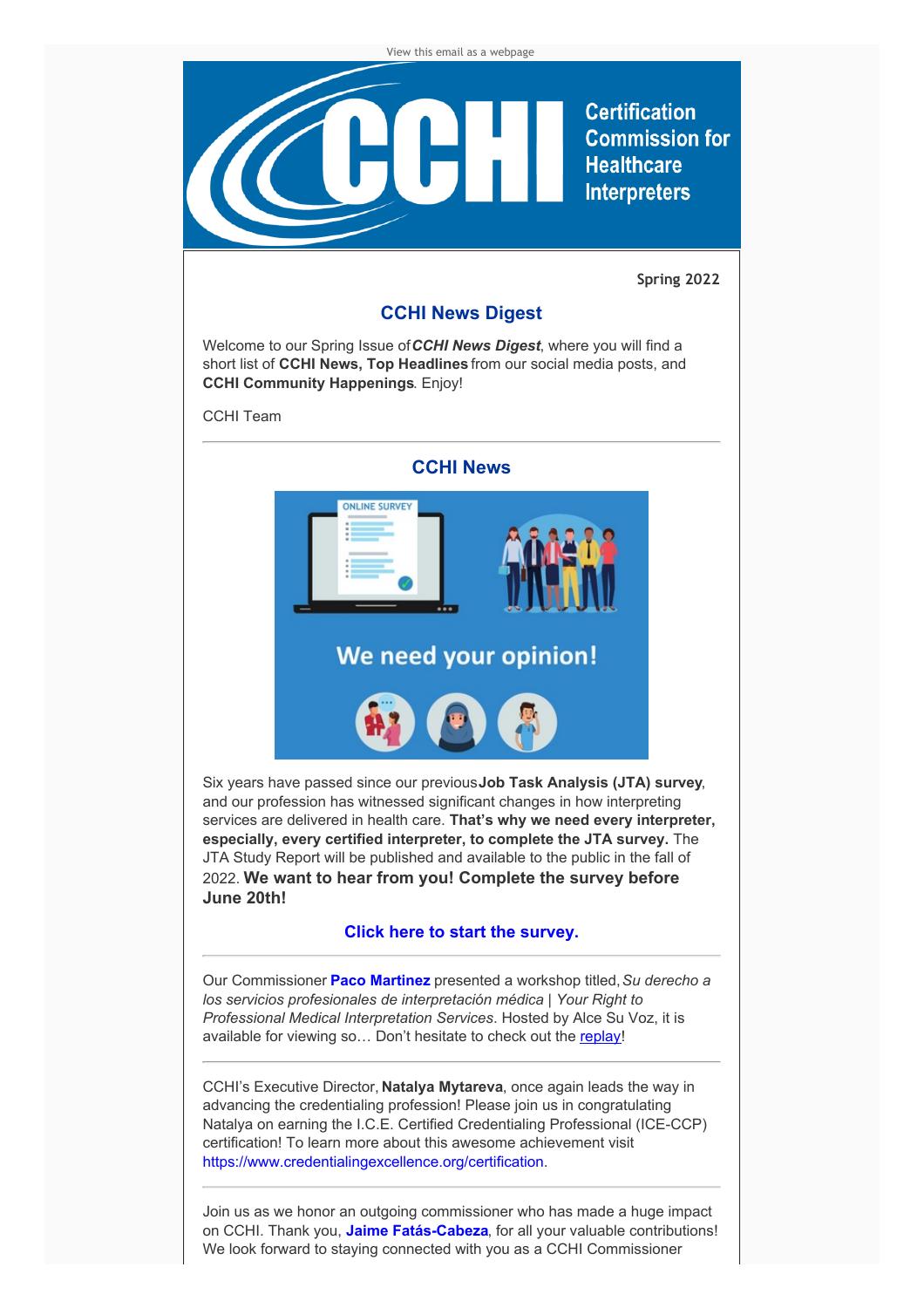| <b>Top Headlines</b>                                                                                                                                                                                                                                                                                                                                                                                           |
|----------------------------------------------------------------------------------------------------------------------------------------------------------------------------------------------------------------------------------------------------------------------------------------------------------------------------------------------------------------------------------------------------------------|
| White House hires full-time ASL interpreters for first time: "I'm here for the<br>Deaf community."<br><b>Click here for more</b>                                                                                                                                                                                                                                                                               |
| Bilingualism can slow down the course of age-related changes in the brain.<br><b>Click here for more</b>                                                                                                                                                                                                                                                                                                       |
| U.S. sees explosion of dual-language programs.<br><b>Click here for more</b>                                                                                                                                                                                                                                                                                                                                   |
| Why language is like charades - and could save us from AI   Cornell<br>Chronicle.<br><b>Click here for more</b>                                                                                                                                                                                                                                                                                                |
| At Novant Health, cultural ambassadors go above and beyond to bridge the<br>linguistic and cultural barriers that limited English proficient patients and their<br>families face.<br><b>Click here for more</b>                                                                                                                                                                                                |
| Ketanji Brown Jackson Confirmed to the Supreme Court.<br><b>Click here for more</b>                                                                                                                                                                                                                                                                                                                            |
| The hidden history of "Hand Talk" - The hidden history of an ancient<br>language.<br><b>Click here for more</b>                                                                                                                                                                                                                                                                                                |
| <b>CCHI Community Happenings</b>                                                                                                                                                                                                                                                                                                                                                                               |
| Did you miss our second episode of CCHI's 2022 initiative called Coffee<br>Break with CCHI? In April, CCHI's Communications volunteer Alex Carney<br>(CLI) talks with <b>Andrea R. Henry</b> , CHI-Spanish, CCHI Commissioner,<br>interpreter and researcher at Children's Healthcare of Atlanta (GA), about her<br>journey and research on the interpreter's fatigue. Check it out on our YouTube<br>channel. |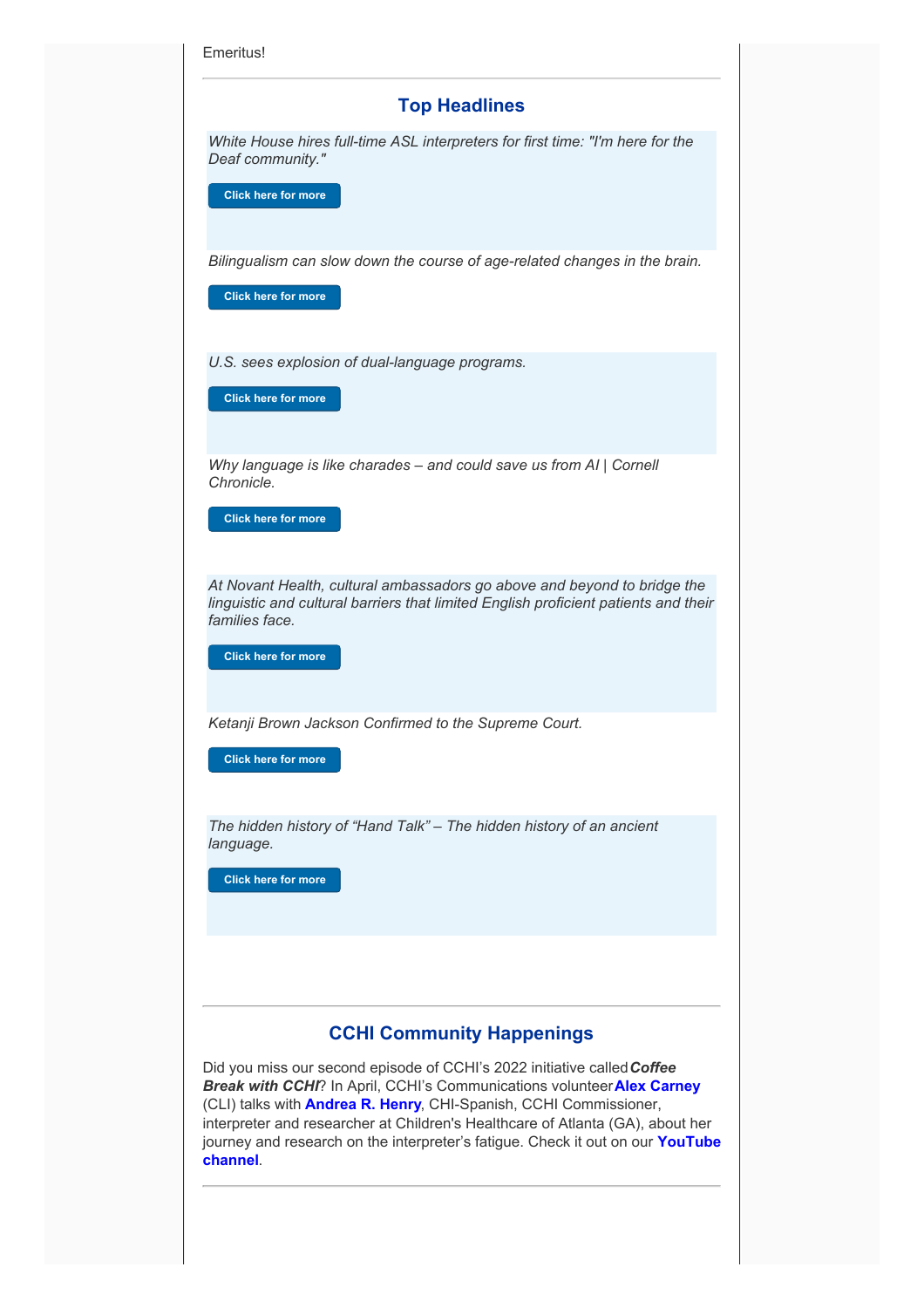

The Spring 2022 Scholarship Cycle is still open! CCHI Commissioners are proud to continue offering the "Discover Healthcare Interpreting" CoreCHI™ Scholarship during these hard and unpredictable times. The 2022 Spring Cycle scholarships are made possible thanks to the generous contribution from the Cross-Cultural [Communications](https://www.cultureandlanguage.net/trainings). We express our deep gratitude to its Founder Marjory Bancroft for being instrumental in providing support. Please visit the CCHI website for more information and the application: <https://cchicertification.org/discover-hci-scholarship/current/>.

Coming to you from the*CCHI Certified Healthcare Interpreters Corner*… Remember **Maggie Herrera**? Navajo interpreter, recipient of our CoreCHI Scholarship, 2021 November Community Conversationist, and as of December 2021 a CoreCHI certificant…? Well, Maggie continues to make a significant impact providing Navajo-English interpreting services for [Presbyterian's](https://phsinternalcommunications.us.newsweaver.com/1tfkdh2bh9/ffkfu24pjvh1osh1n1bsc7?lang=en&a=2&p=10180913&t=831743) Central Delivery Systems in Albuquerque, New Mexico. Read more here and be inspired!



If you are ready to *#GetCertified*, check out the newest edition of CCHI's *Candidate's Examination Handbook*! This handbook provides information on preparing for CCHI's examinations, including eligibility requirements, application procedures, examination administration, and credential maintenance requirements. Click here to view or [download.](https://cchicertification.org/uploads/CCHI_Candidate_Examination_Handbook.pdf)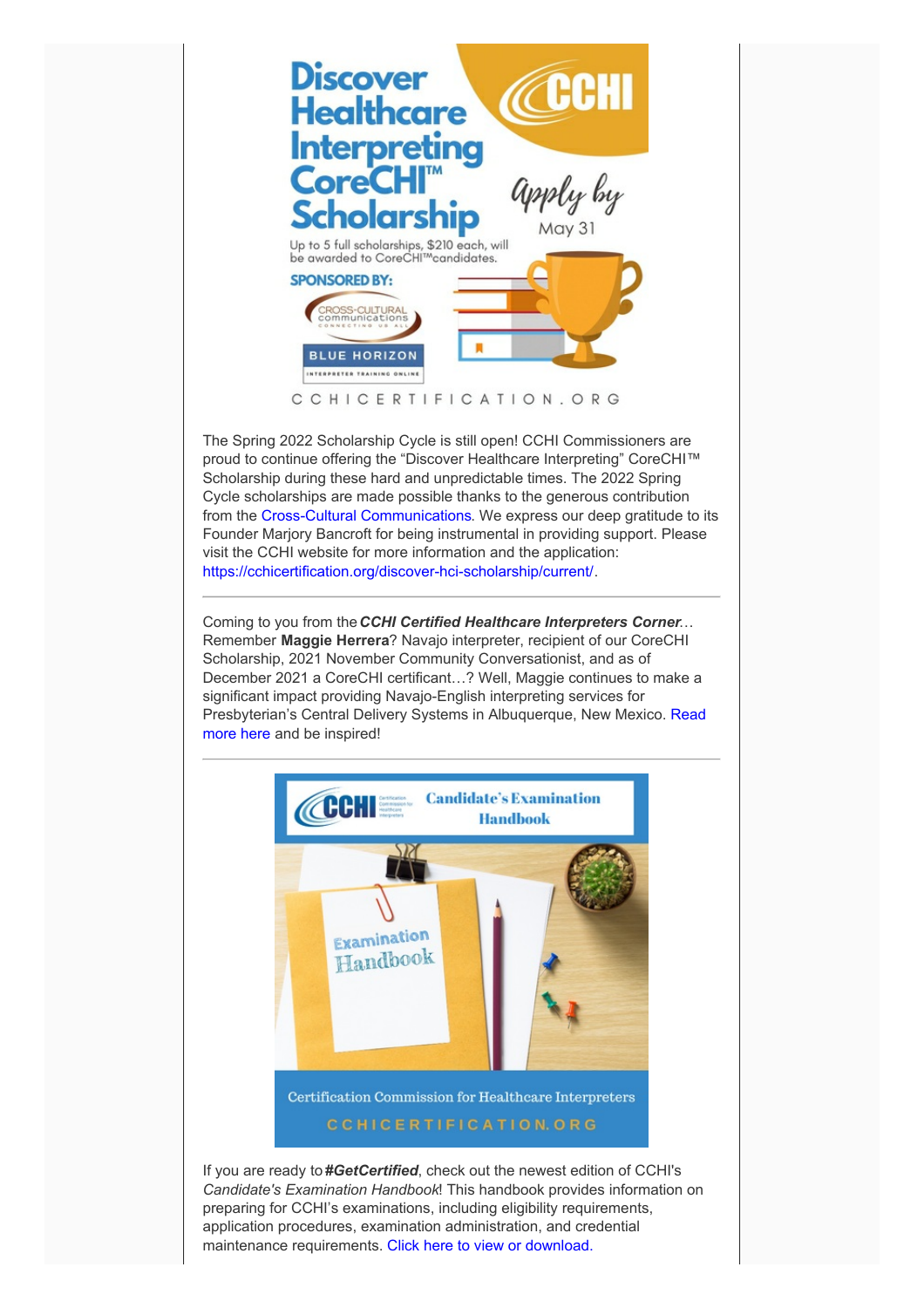CCHI continues to have a notable presence on the national language access stage. From the 2022 National Council on Interpreting in Health Care Annual Membership Meeting and the American Hospital Association's Accelerating Health Equity Conference to the 2022 California Healthcare Interpreters Association [Conference.](https://chiaonline.org/2022Program) And coming in June, CCHI will be making a splash at the 2022 [Paving](http://events.r20.constantcontact.com/register/event?oeidk=a07ej6m87kb48fdf1fa&llr=bp7xtbyab) the Way to Health Care Accessand 2022 Linguist Education Online virtual [conferences.](https://linguisteducationonline.com/leo-5th-conference/)

Watch our latest *CCHI Community [Conversations](https://www.youtube.com/playlist?list=PL5NjLsBMjDp8qfx4om639ZmlkQ-8e5KTY)*. In **February**, academic and management leaders and practitioners discussed the professionalization of interpreters and the networks that sustain them. In **March**, two years after COVID-19 hit and CCHI offered up the first webinar on the topic, participants share perspectives on a (post) cataclysmic language access landscape. As for **May**, roundtable participants from east to west and from varied stakeholder groups, converse about CCHI's Third National Job Task Analysis Study ([#JTA2022](https://cchicertification.org/jta2022/)).

ASL interpretation sponsors<sup>\*</sup> for this latest round included Luna Language Services, Certified Languages [International,](https://certifiedlanguages.com/) and [Linguava](https://linguava.com/). Thank you for your sponsorship!

\*Become an ASL Sponsor of CCHI's Community Conversations Series! Reach out to CCHI at [info@cchicertification.org](mailto:info@cchicertification.org).



Many of you have asked what you can do to support the people of Ukraine. One way is to donate money to help support refugees who have fled the country since Russia's invasion began on February 24, 2022. We urge you to donate to or volunteer for credible non-profit organizations that are assisting the people of Ukraine. Such as:

Amnesty [International](https://donate.amnestyusa.org/page/92978/donate/1?ea.tracking.id=W22XXWDEVR0HP&supporter.appealCode=W22XXWDEVR0HP&en_og_source=W22XXWDEVR0HP) USA [International](https://www.icrc.org/en/where-we-work/europe-central-asia/ukraine?fbclid=IwAR1gFBXVERi6gJ8qX2ncrEK7CKBxBlsVdxzRJVol7lVb4kOaWH697wEF6v8) Committee of the Red Cross [International](https://help.rescue.org/donate/ukraine-web?initialms=ws_modl_fy22_ukraine_mmus&ms=ws_modl_fy22_ukraine_mmus) Rescue Committee National Bank of Ukraine: [Humanitarian](https://bank.gov.ua/en/about/humanitarian-aid-to-ukraine) Assistance Account World Central [Kitchen](https://wck.org/news/chefs-for-ukraine)